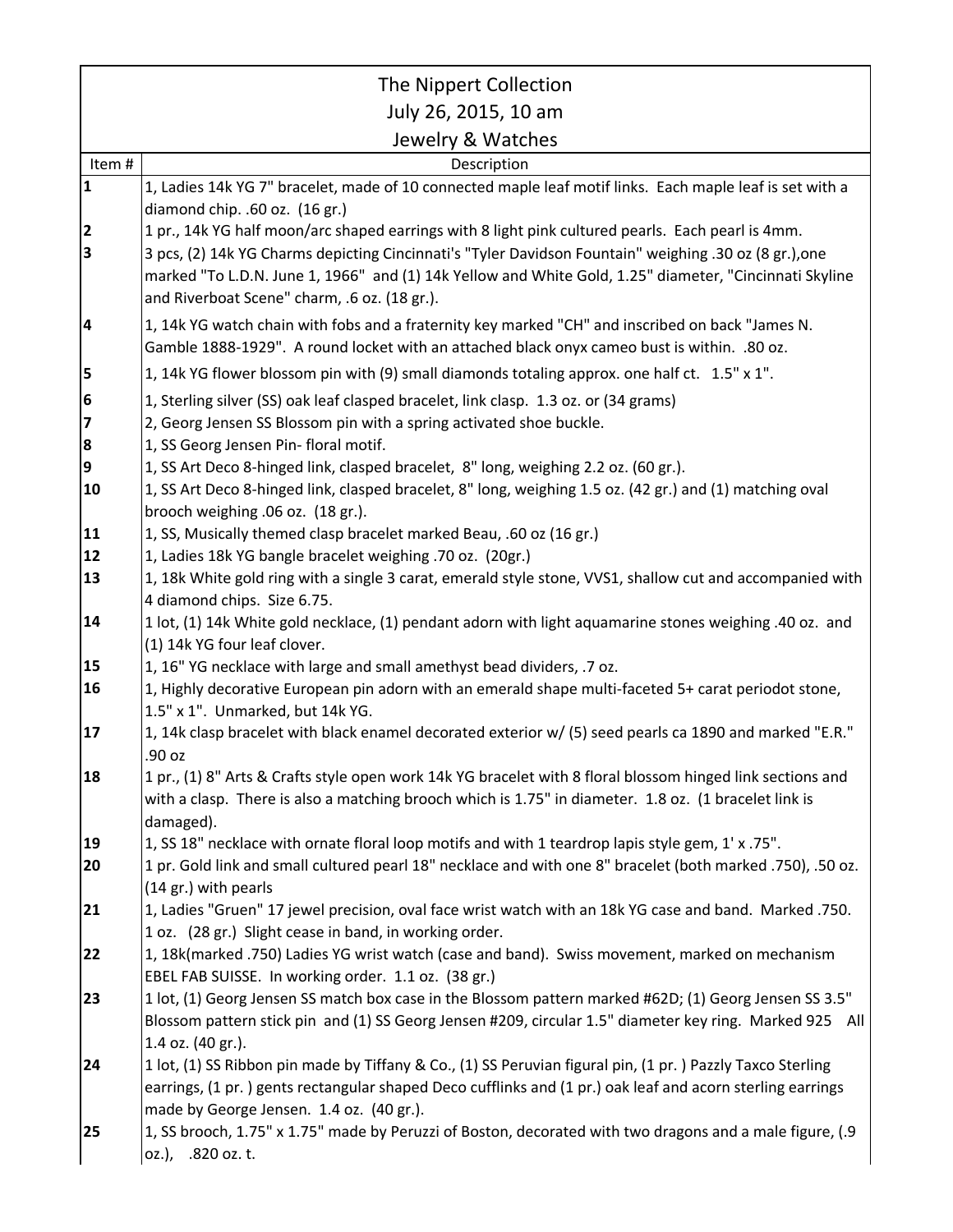| Item#    | Description                                                                                                                                                                                                      |
|----------|------------------------------------------------------------------------------------------------------------------------------------------------------------------------------------------------------------------|
| 26       | 1, Diamond shaped, filigreed 14k white gold and platinum brooch centered with one oval shaped .75" x                                                                                                             |
|          | .5" opal. The mount is 2" x 1", ca 1920.                                                                                                                                                                         |
| 27       | 1, Amethyst tone carved jade pendant with fruit teardrop motif, 1" x 1.5", ca 1930, minor chips and a                                                                                                            |
|          | tightly woven string necklace.                                                                                                                                                                                   |
| 28       | 1, 14k YG link charm bracelet with 3 golf related charms, 2.4 oz. (66 gr.). 7.5"                                                                                                                                 |
| 29       | 1 pr., 18k YG Majorica Pavé grey egg shape earrings with case.                                                                                                                                                   |
| 30       | (1) 14k YG oval shaped clasp bracelet with hand tooled decorative exterior, .4 oz. and (1) YG Art Nouveau                                                                                                        |
|          | style blossom motifed brooch, .5 oz.                                                                                                                                                                             |
| 31       | 1, 14k YG Lavalliere and chain with a molded amber stone on its frame. Chain is 15".                                                                                                                             |
| 32       | 1, 14k YG pin sporting: a hunter's French horn, bow & arrow, a Cloisonné target with a .12 carat diamond                                                                                                         |
|          | bulls eye, 3.5" ball ended, total .40 oz.                                                                                                                                                                        |
| 33       | 1, 14k YG "DMD" monogrammed pin, .40 oz. (10 gr.)                                                                                                                                                                |
| 34       | 1, Ladies "Gruen" platinum case "Precision Watch" with (40+) diamonds and (30) thin sapphire baguettes.                                                                                                          |
|          | Case is monogrammed "ELF". 17 Jewel movement. Working order. Rectangular case.                                                                                                                                   |
| 35       | 10. 10. Thrimex" Ladies Swiss made quartz pendant/watch with a 14k YG case and 26" chain. Chain weighs                                                                                                           |
|          | oz (2 gr.)                                                                                                                                                                                                       |
| 36       | 1, Ladies 14k YG ring with a 3 carat garnet, size 7.25.                                                                                                                                                          |
| 37       | 1, 18k YG cuff bracelet, one half is ornately tooled. 1 oz. (26 gr.).                                                                                                                                            |
| 38       | 1 lot, Included are: (1) Bakelite (orange link) beaded bracelet; (1) 14k gold 24" necklace chain with seed                                                                                                       |
|          | pearl and enamel links; (1 pr.) miniature leather shoes and (1) as is, green beaded, 14k gold clasp                                                                                                              |
|          | necklace.                                                                                                                                                                                                        |
| 39       | 1, 14k YG bracelet and (5) 14k YG charms. Also, miscellaneous other ivory and bone charms.                                                                                                                       |
| 40       | 6 pc SS set with (1) seven link, 8" bracelet; (1) 1.75" diameter brooch and (2 pr.) of screw earrings. All                                                                                                       |
|          | depict a Holly leaf pattern. 2.0 oz. 1.823 oz t.                                                                                                                                                                 |
| 41       | 1 lot SS including: (3) rope twist style bracelets, one cuff style and two round bangle style; (1) ladies ring                                                                                                   |
|          | with as is oval shaped Wedgewood cameo; (1) round "Virgo" charm; (1 pr.) floral motif, green mineral                                                                                                             |
|          | filled earrings; (1) small SS and green enamel as is brooch; (1) charm bracelet marked "LDN 1940-1965"                                                                                                           |
|          | and (1) 28" necklace with floral motif links. Total weight is 4.6 oz. (4.193 oz t).                                                                                                                              |
|          |                                                                                                                                                                                                                  |
| 42<br>43 | 1, 14k YG ornate circle pin with a center glass bubble mounted cardinal motif. 1.5 " diameter<br>1 set, (1) 14k YG brushed fern leaf pin, 2.5" x 1.5", .80 oz. (20 gr.). with a matching pair of earrings. Total |
|          | .50 oz.                                                                                                                                                                                                          |
| 44       | 2 pcs., (1) 14k YG Art Deco amber, seed pearl and green enamel decorative ends Cloisonné adorn brooch,                                                                                                           |
|          | 1.75" x .5" and (1) Art Deco 1/20th 12k gold filled double ring with one oval shaped faux opal stone.                                                                                                            |
|          |                                                                                                                                                                                                                  |
| 45       | 1 lot, including: (1) Porcelain 1" diameter female portrait brooch; (1) 14k Holly charm dtd. 12/27/61; (1                                                                                                        |
|          | pr.) gold filled, intertwining circle earrings; (1) thin 32" 14k gold necklace chain and misc. as is earring and                                                                                                 |
|          | charms.                                                                                                                                                                                                          |
| 46       | 1, "Benrus" self winding gents wristwatch in a 14k YG case with a gold filled adjustable, Speidel band.                                                                                                          |
|          |                                                                                                                                                                                                                  |
| 47       | 1, Ladies 14k YG case Longines pocket watch. 17 Jewel, open face and with second hand. Hand chased                                                                                                               |
|          | with a medallioned back.                                                                                                                                                                                         |
| 48       | 1, "Waltham", 15 jewel pocket watch. It has a 14k YG case and a 22" 14k gold chain. An open face, 10/0                                                                                                           |
|          | size with movement #14184183. Back case is loose.                                                                                                                                                                |
| 49       | 1, SS and blue enamel clad travel alarm clock marked "E. Gubelin Gucerne". Swiss made with custom                                                                                                                |
|          | case, 15 jewels.                                                                                                                                                                                                 |
| 50       | 1, 14k YG 8" bracelet with (5) brilliant shape .12 ct. diamonds and (6) .12 ct round shape emeralds.                                                                                                             |
|          |                                                                                                                                                                                                                  |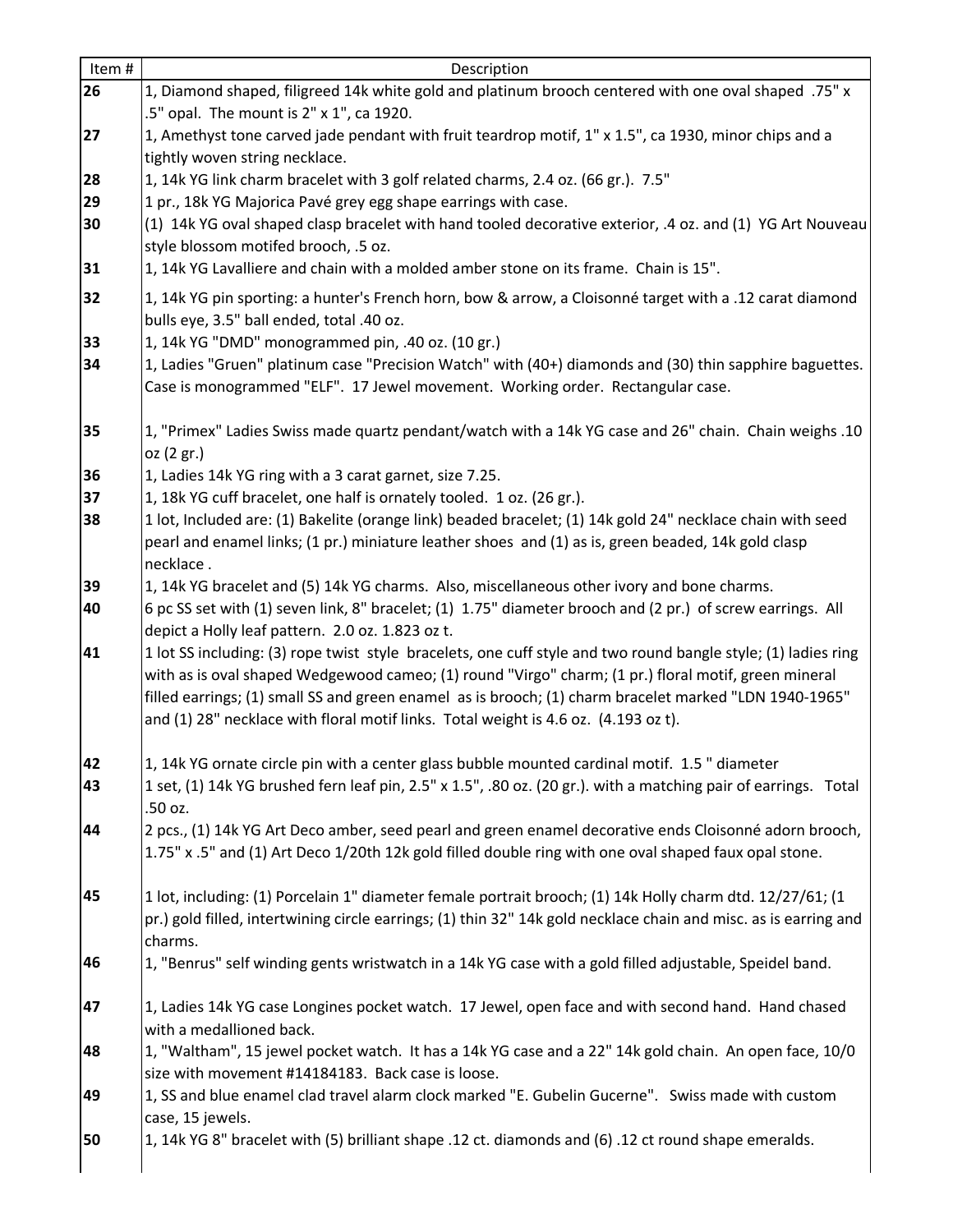| Item# | Description                                                                                                                                                                                                    |
|-------|----------------------------------------------------------------------------------------------------------------------------------------------------------------------------------------------------------------|
| 51    | 1, 14k YG ladies ring with (4) .15 ct rubies and (1) 5mm cultured pearl, missing 1 cultured pearl, AS IS.                                                                                                      |
| 52    | 1, Ladies 14k YG ring with (2) 1 ct. European cut diamonds. Size 6.                                                                                                                                            |
| 53    | 1, 14k YG 24" chain necklace with (1) 1 ct. oval shaped peridot and (1) small diamond chip; and one gold                                                                                                       |
|       | pendant. Mounting as is.                                                                                                                                                                                       |
| 54    | 1, Ladies SS mesh evening bag with SS chain link handle, not marked, 5.7 oz.                                                                                                                                   |
| 55    | 18 ct to 1. Ladies platinum hinge/link bracelet, 7.25" long. It contains (28) diamonds ranging in size from                                                                                                    |
|       | .20 ct and (80) .06 to .10 ct diamonds. ca 1920. Approx. 10 cts.                                                                                                                                               |
| 56    | 1, 8" Diamond and pearl 14k white gold bracelet with 12 rectangular hinged links. The bracelet has open<br>work with (6) 3 - 5 mm pearls, (6) .15-.20 carat round cut, brilliant shape diamonds and (24) small |
|       | diamonds totaling 1.5 carat.                                                                                                                                                                                   |
| 57    | 1, 14k YG 18" necklace whose rope twist style chain graduates in size. 1.3 oz. (38 gr.). G.C.                                                                                                                  |
| 58    | 1 pr., 14k White gold tear drop shaped pierced earrings, each having (1) .40 ct. diamond, (2) .30 ct.                                                                                                          |
|       | diamonds and (5) seed pearls.                                                                                                                                                                                  |
| 59    | 1, 14k YG Pendant/brooch with an 8 carat oval shaped opal embedded in a nugget style mount, 1" x<br>$1.25$ ".                                                                                                  |
| 60    | 1, Authentic gold nugget 8" bracelet with (17) links / pieces. . 2 oz. (6 gr.).                                                                                                                                |
| 61    | 1, 14k YG 50" rope twist chain necklace, .60 oz. (.54687 t oz).                                                                                                                                                |
| 62    | 1, 14k YG (AS IS) Enamel shamrock brooch. .50 oz (.45573 t oz).                                                                                                                                                |
| 63    | (1) SS Georg Jensen 7.5" bracelet with blossom motif and (4) grayish blue tone black oval stones, 1 oz.                                                                                                        |
|       | (.91146 t oz), marked G1 830 and 12.                                                                                                                                                                           |
| 64    | 1, Georg Jensen SS "Blossom" motif stick pin marked LP 103.                                                                                                                                                    |
| 65    | 1 pr., Sheffield Gents rectangular shaped cufflinks. Swiss made, one cufflink contains a watch mechanism                                                                                                       |
|       | while the other is plain.                                                                                                                                                                                      |
| 66    | 1, 14k YG mount cameo pin/pendant inscribed "Maud G. Nippert - 1903". The cameo depicts a 2" x<br>1.375" female bust in white with a caramel colored background. Clasps are 14k YG.                            |
| 67    | 1, Platinum ring with 1 sapphire style 2 carat gem along with 8 brilliant sapphire chips totaling .35 ct. As-                                                                                                  |
|       | Is.                                                                                                                                                                                                            |
| 68    | 1, 14k YG 8" long (including clasp) chain link bracelet. 1.3 oz. (1.1849 t oz).                                                                                                                                |
| 69    | 1, 14k white gold 7" link bracelet with black onyx and with a .20 carat diamond in the center, weighs .60<br>oz. (.54687 t oz.).                                                                               |
| 70    | 1, "Movado", non magnetic gents wristwatch. Engraved on back "From LDN - June 1, 1941 - Louis Nippert<br>USA". A chronograph/flyer's watch, base metal.                                                        |
| 71    | 1, "Patek Phillippe" 18k YG open face ladies pendant style pocket watch. Triple signed, serial # 130748,<br>case # 242796. Sold by the Frank Herschede Co., 17 jewels. Mint condition.                         |
| 72    | 1, Ladies "Piaget" wrist watch. Case and band are 18k YG. Dial is Jade. Around the face/dial<br>circumference are 32 diamonds and 4 emeralds. Small diamonds totaling approx. 1.3 ct.                          |
| 73    | 1, Ladies platinum ring mounted with (2) single carat, brilliant shape, mine cut diamonds accompanied by<br>(8) small diamonds totaling .6 carat and (1) oval shaped 1. carat centered ruby, ring size 5.75.   |
| 74    | 1, Ladies 14k YG double strand slide chain 20", ca 1900, .30 oz. (.27344 t oz.).                                                                                                                               |
| 75    | 1, 14k YG 16" necklace with an interwoven link motif, .70 oz. (.63802 t oz).                                                                                                                                   |
| 76    | 1 lot, Included are: (1) Sterling and 14k YG round pin and (1) Sterling and 14k YG link bracelet. 1.3 oz.                                                                                                      |
|       | (1.1849 t oz).                                                                                                                                                                                                 |
| 77    | 1, Ladies platinum ring with (2) .25 carat, (4) .18 carat and (6) .15 carat round brilliant shape cut diamonds                                                                                                 |
|       | and (1) .5 carat brilliant shape, shallow cut sapphire.                                                                                                                                                        |
| 78    | 1 pr., (1) 14k YG bar pin with an emerald eyed small lizard that has seed pearls at either end, 1" long. (1)                                                                                                   |
|       | 14k YG locket with a 6.5" 14k link bracelet without clasp. Total .30 oz. (.27344 t oz).                                                                                                                        |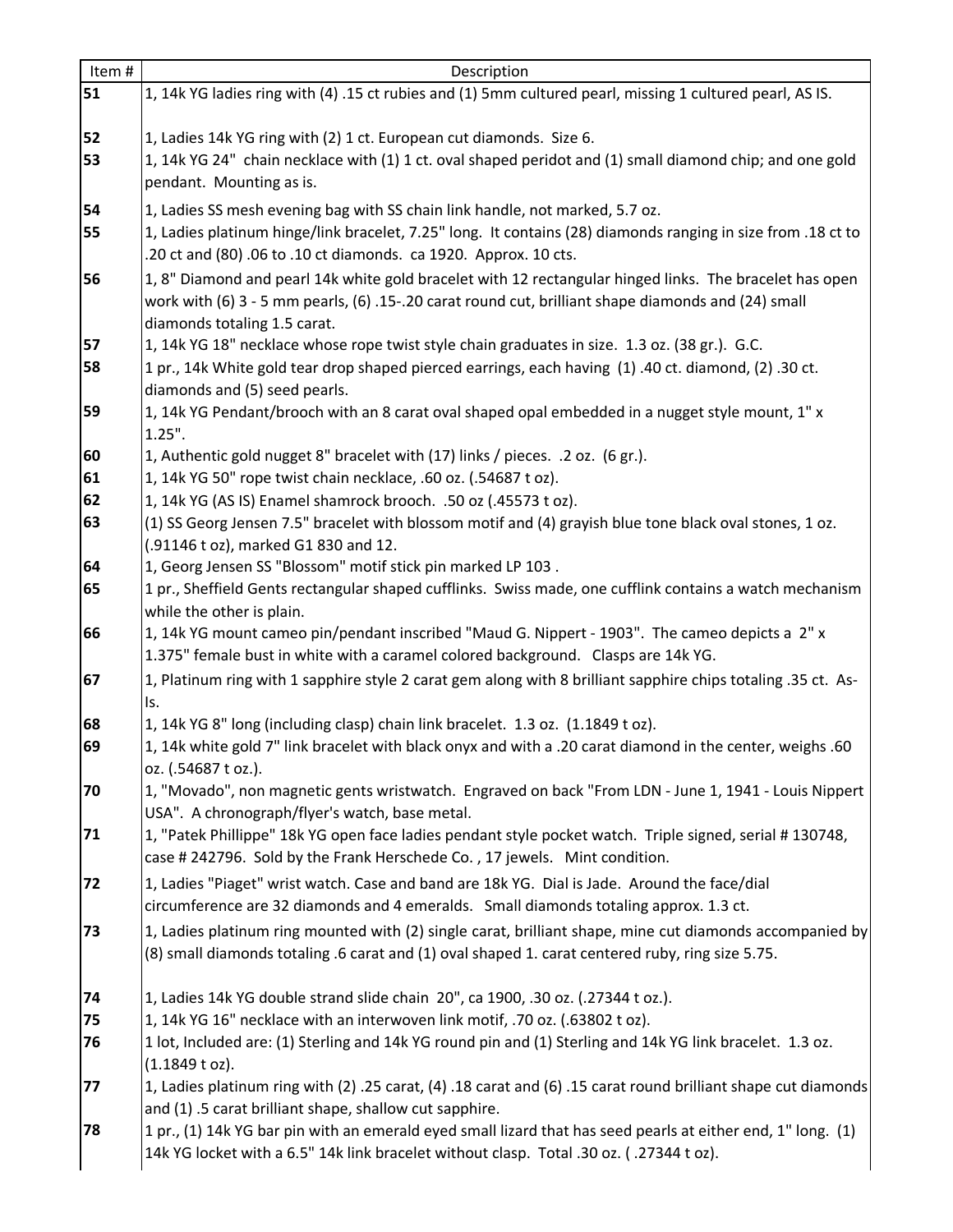| Item# | Description                                                                                                                                                                  |
|-------|------------------------------------------------------------------------------------------------------------------------------------------------------------------------------|
| 79    | 1, Ladies Gruen 14k gold pocket watch with a porcelain dial, standard numbers, 15 jewel, with second                                                                         |
|       | hand. Detached case back.                                                                                                                                                    |
| 80    | 1, 14k YG and (4) raspberry tone domed beaded, 20 link bracelet.                                                                                                             |
| 81    | 1, Thin 14k YG Art Nouveau brooch with a floral leaf intertwined ribbon motif. Decorated with 3 small                                                                        |
|       | oval and 3 small round amethyst stones. ca 1890.                                                                                                                             |
| 82    | 1, 14k YG ring with an emerald shaped purple amethyst faceted stone that has a diamond embedded                                                                              |
|       | atop. It is accompanied with floral motifs. Ring's exterior is ornately adorned.                                                                                             |
| 83    | 1, 14k YG belt buckle/brooch with black surface and 10 seed pearls.                                                                                                          |
| 84    | 1 lot, Including; (1) 14k YG bar pin with 5 small sapphires and 19 seed pearls, 1.25" long; (1 pr.) Oval 14k                                                                 |
|       | YG and coral decorated gents cufflinks and (1 pr.) 14k White gold 6 sided cufflinks with 12 small diamonds                                                                   |
|       | on each cufflink, one small diamond is missing from one of the cufflinks.                                                                                                    |
| 85    | 1, 14k YG hand tooled heart shaped lock with a key accompanied by (1) 7.5" 14k link shaped bracelet. .40                                                                     |
|       | oz.(.36458 t oz).                                                                                                                                                            |
| 86    | 1, Ladies 14k YG ring with an oval shaped Jade type stone, size 4.25.                                                                                                        |
| 87    | 1 lot, Including: (1) 14k YG pendant dated 1827 and monogrammed "MLA", "LER", "DFL" and "KG" (AS IS);                                                                        |
|       | (1) 14k YG 1863 Fraternity pin marked "W. A. Gamble"; (1) (AS IS) 14k Sterling fraternity pin marked                                                                         |
|       | Harcourt; (1) (AS IS) gold plated compass and (1) (AS IS) mourning pin with braided hair and seed pearls ca                                                                  |
|       | 1870.                                                                                                                                                                        |
| 88    | 1 lot, Consisting of: (1) 14k YG thin rope chain 14" necklace (.20 oz., .18229 t oz); (1) 14k decorated YG                                                                   |
|       | ladies wedding band with "LFG" inscribed, size 6.5, .10 oz. (.09115 t oz); (1) 14k ladies ring with 6 seed                                                                   |
|       | pearls (1 missing); (1) 14k gold, onyx and seed pearl flower petal shaped pin; (1) Art Nouveau oval shaped<br>amber tone pin; and (1) silver mounted white cameo brooch.     |
|       |                                                                                                                                                                              |
| 89    | 1, Carved jade pendant with floral motif on the front and an engraved rat using a mortar and pestle motif<br>on the back held by a black rope twist textile design necklace. |
|       |                                                                                                                                                                              |
| 90    | 1 lot, (1) 14k YG peridot and diamond brooch. Adorn in a 4-leaf clover motif with (4) small diamonds                                                                         |
|       | totaling .30 ct and (2) heart shaped 2 ct. peridots (2 peridot stones missing) and (1) screw type 14k YG<br>earring with (4) heart shaped (.75 carat each) peridot stones.   |
| 91    | 1, 10k YG "War of Survival" military ring, size 10, .40 oz. Inside it says Louis Nippert, Cincinnati, Ohio                                                                   |
|       | dated 1928                                                                                                                                                                   |
| 92    | 1, Chato Castillo designed Taxco Mexican made SS cuff bracelet with embossed orb halves accompanied                                                                          |
|       | by pair of earrings. Total weight 2 oz. (1.82292 t oz).                                                                                                                      |
| 93    | 1, 14k YG cameo pin with a bust of a Victorian woman looking to her left. 1.5" x 1".                                                                                         |
| 94    | 1, Triple strand cultured pearl bracelet. Two pearls are detached. The bracelet has 3 sections each                                                                          |
|       | comprised of 3 strands and a 14k white gold clasp with 8 diamond chips. Each pearl is 3.5 - 4 mm. There                                                                      |
|       | are a total of 90 pearls. The pearls bear a light pink luster. Damaged.                                                                                                      |
| 95    | 1, 14k YG bangle bracelet decorated with (2) .40 ct. round cut, brilliant shape diamonds and (1) oval shape                                                                  |
|       | .50 ct. ruby, Acanthus tooling motifs.                                                                                                                                       |
| 96    | 1, 14k YG Ladies ring with 8 square pink coral stones.                                                                                                                       |
| 97    | (1) watch band design, cuff bracelet, rose gold, ca 1900 with round slide, adorn with Greek key motifs and                                                                   |
|       | a tasseled end, weighs 1 oz. (.91146 t oz).                                                                                                                                  |
| 98    | 3, 14k Gold sorority/fraternity pins, .2 oz. (.18229 oz t). Horse shoe shaped one marked Mary Louise                                                                         |
|       | Dieterle, 2/23/31". EAE pin is diamond shaped and both are connected to the chamber stick shaped ruby<br>and seed pearl pin by a chain.                                      |
| 99    | 1, 14k YG oval shaped Sorority pin with pan flute motif and (15) seed pearls. Also marked EAI on front                                                                       |
|       | and Catherine Dieterle on back. The letter "H" is attached with a gold chain. .01 oz. (.00912 t oz).                                                                         |
|       |                                                                                                                                                                              |
|       |                                                                                                                                                                              |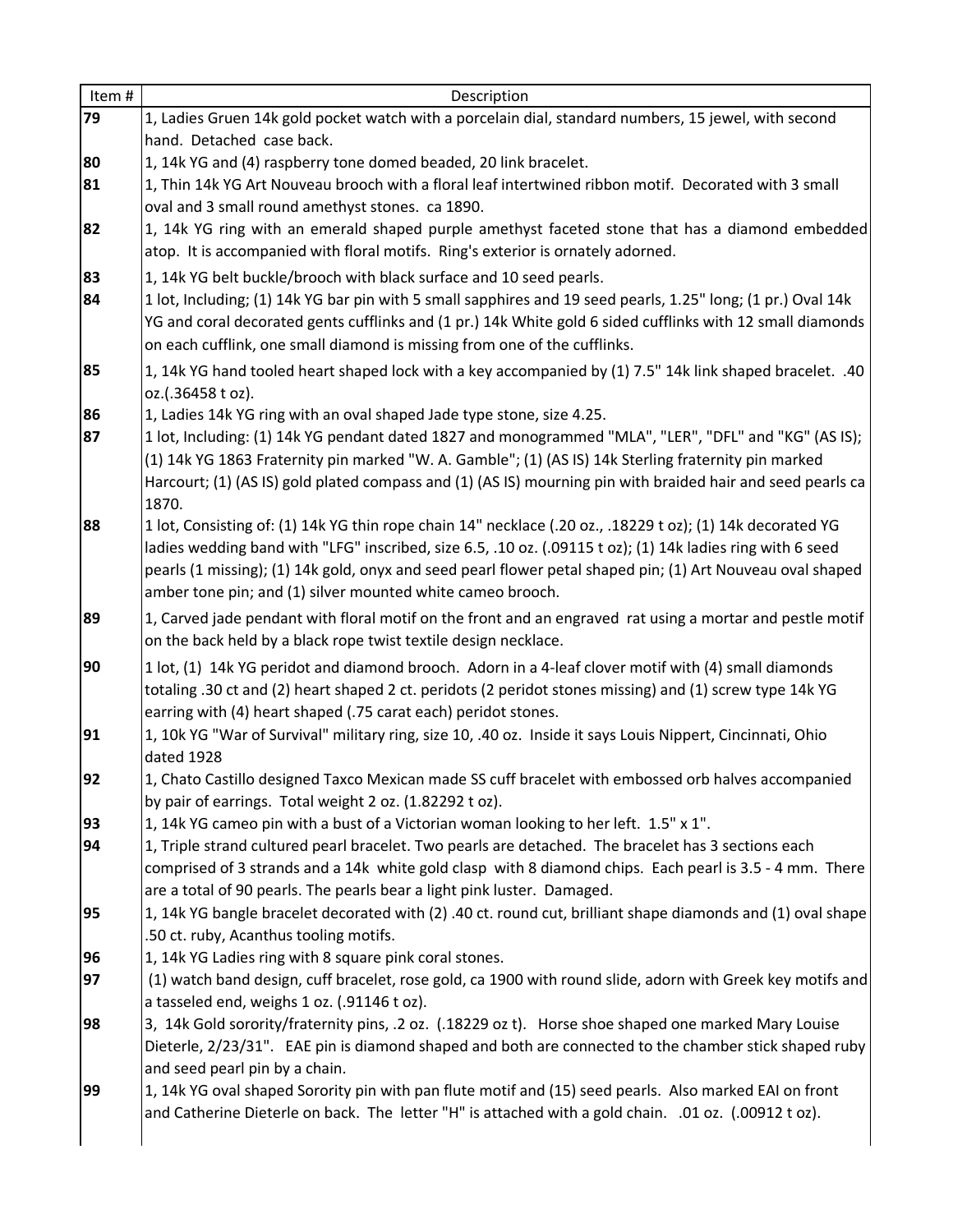| Item#                                         | Description                                                                                                                                                                                                                                                                                                                                                                                                                                                                                                                                                                                                                                                                                                                                                                                                                                                                                                                                                                                                  |
|-----------------------------------------------|--------------------------------------------------------------------------------------------------------------------------------------------------------------------------------------------------------------------------------------------------------------------------------------------------------------------------------------------------------------------------------------------------------------------------------------------------------------------------------------------------------------------------------------------------------------------------------------------------------------------------------------------------------------------------------------------------------------------------------------------------------------------------------------------------------------------------------------------------------------------------------------------------------------------------------------------------------------------------------------------------------------|
| 100                                           | 1 lot, Included are: (1) Solid gold Pennsylvania Conservatory Pin; (1) Ladies 14k gold and garnet with seed                                                                                                                                                                                                                                                                                                                                                                                                                                                                                                                                                                                                                                                                                                                                                                                                                                                                                                  |
|                                               | pearl ring and (1) 14k gold, 18' long, herringbone chain with a seed pearl and sapphire centered pendant.                                                                                                                                                                                                                                                                                                                                                                                                                                                                                                                                                                                                                                                                                                                                                                                                                                                                                                    |
|                                               | ca 1920.                                                                                                                                                                                                                                                                                                                                                                                                                                                                                                                                                                                                                                                                                                                                                                                                                                                                                                                                                                                                     |
| 101                                           | 1 lot, Included are: (1) Gold filled bangle bracelet; (1) Art Nouveau locket and monogrammed on back; (2                                                                                                                                                                                                                                                                                                                                                                                                                                                                                                                                                                                                                                                                                                                                                                                                                                                                                                     |
|                                               | pair) oval Gents cuff links with Griffin decorated motifs; (1) "G.A.D.", "MS (or SM)" 14k YG pin; (1) 14k YG                                                                                                                                                                                                                                                                                                                                                                                                                                                                                                                                                                                                                                                                                                                                                                                                                                                                                                 |
|                                               | AS-IS ring mount; (2) 14k YG 1" bar pins and (1) 14k YG Western Hills High School pin dtd 1901 with initials                                                                                                                                                                                                                                                                                                                                                                                                                                                                                                                                                                                                                                                                                                                                                                                                                                                                                                 |
|                                               | EF. ca 1890-1920.                                                                                                                                                                                                                                                                                                                                                                                                                                                                                                                                                                                                                                                                                                                                                                                                                                                                                                                                                                                            |
| 102                                           | (4) bangle bracelets, two are 14k YG with bearing an inscription and date of April 8, 1906 while the other                                                                                                                                                                                                                                                                                                                                                                                                                                                                                                                                                                                                                                                                                                                                                                                                                                                                                                   |
|                                               | (2) are unmarked but have similar designs. Total weight is 1.40 oz. (1.27604 t oz).                                                                                                                                                                                                                                                                                                                                                                                                                                                                                                                                                                                                                                                                                                                                                                                                                                                                                                                          |
| 103                                           | 1, 14k YG "Gruen Precision" miniature travel clock in red case is marked CARRE. 1.25" x 1.25".                                                                                                                                                                                                                                                                                                                                                                                                                                                                                                                                                                                                                                                                                                                                                                                                                                                                                                               |
| 104                                           | 1, "Gruen Guild Precision" 14k YG miniature travel clock. Black case/stand. 1.25" x 1.25".                                                                                                                                                                                                                                                                                                                                                                                                                                                                                                                                                                                                                                                                                                                                                                                                                                                                                                                   |
| 105                                           | 1, Ladies Gruen Guild 14k white gold, rectangular face wrist watch with a Cloisonné clad case. 15 jewels                                                                                                                                                                                                                                                                                                                                                                                                                                                                                                                                                                                                                                                                                                                                                                                                                                                                                                     |
|                                               | and leather band.                                                                                                                                                                                                                                                                                                                                                                                                                                                                                                                                                                                                                                                                                                                                                                                                                                                                                                                                                                                            |
| 106                                           | 1, Ladies, bubble shaped French pendant watch made by "Mathey Tissot". It has 17 jewels. There are                                                                                                                                                                                                                                                                                                                                                                                                                                                                                                                                                                                                                                                                                                                                                                                                                                                                                                           |
|                                               | minute diamond chips that surround the sides of the watch, magnifying crystal with a sterling chain.                                                                                                                                                                                                                                                                                                                                                                                                                                                                                                                                                                                                                                                                                                                                                                                                                                                                                                         |
|                                               |                                                                                                                                                                                                                                                                                                                                                                                                                                                                                                                                                                                                                                                                                                                                                                                                                                                                                                                                                                                                              |
| 107                                           | 1, Ladies "Gruen" wrist watch with a 14k YG case, 17 jewels, textile band and 10 LIGNE movement.                                                                                                                                                                                                                                                                                                                                                                                                                                                                                                                                                                                                                                                                                                                                                                                                                                                                                                             |
| 108                                           | 1, 14k White gold "Longines" pendant/pocket watch with a black and white enamel décor.                                                                                                                                                                                                                                                                                                                                                                                                                                                                                                                                                                                                                                                                                                                                                                                                                                                                                                                       |
| 109                                           | 1, Ladies "HAAS" Swiss made wrist watch with a 14k YG case.15 jewels. Monogrammed on back MGN. AS                                                                                                                                                                                                                                                                                                                                                                                                                                                                                                                                                                                                                                                                                                                                                                                                                                                                                                            |
|                                               | IS.                                                                                                                                                                                                                                                                                                                                                                                                                                                                                                                                                                                                                                                                                                                                                                                                                                                                                                                                                                                                          |
| 110                                           | 1 lot, Jewelry consisting of: (6) Sterling silver bangle bracelets; (1) 58" SS necklace with flower petal shape                                                                                                                                                                                                                                                                                                                                                                                                                                                                                                                                                                                                                                                                                                                                                                                                                                                                                              |
|                                               | floral motif and (1) 58" SS necklace with oval shaped floral motif. Total weight 3.7 oz. (3.3724 t oz).                                                                                                                                                                                                                                                                                                                                                                                                                                                                                                                                                                                                                                                                                                                                                                                                                                                                                                      |
|                                               |                                                                                                                                                                                                                                                                                                                                                                                                                                                                                                                                                                                                                                                                                                                                                                                                                                                                                                                                                                                                              |
| 111                                           | (1 pr.) SS and light green enamel cuff links; (3) SS small religious oval medals; (1) miniature thimble; (1)                                                                                                                                                                                                                                                                                                                                                                                                                                                                                                                                                                                                                                                                                                                                                                                                                                                                                                 |
|                                               | small 10k bar pin; (1) Georg Jensen SS pin marked 830S #88 (as is, missing straight pin segment of clasp);                                                                                                                                                                                                                                                                                                                                                                                                                                                                                                                                                                                                                                                                                                                                                                                                                                                                                                   |
|                                               | (1) .20 oz. (.18229 t oz) SS bracelet with (5) charms; (1) Mexican sterling bracelet with filigree motifs,                                                                                                                                                                                                                                                                                                                                                                                                                                                                                                                                                                                                                                                                                                                                                                                                                                                                                                   |
|                                               |                                                                                                                                                                                                                                                                                                                                                                                                                                                                                                                                                                                                                                                                                                                                                                                                                                                                                                                                                                                                              |
|                                               | blossom and leaf motifs and (1) Sterling and enamel "fish" pin. 2.2 oz. (2.00521 t oz).                                                                                                                                                                                                                                                                                                                                                                                                                                                                                                                                                                                                                                                                                                                                                                                                                                                                                                                      |
|                                               |                                                                                                                                                                                                                                                                                                                                                                                                                                                                                                                                                                                                                                                                                                                                                                                                                                                                                                                                                                                                              |
|                                               | 1, Waltham Watch Co., key wind, Coin Silver, 15 jewel pocket watch with second hand. Without key, not                                                                                                                                                                                                                                                                                                                                                                                                                                                                                                                                                                                                                                                                                                                                                                                                                                                                                                        |
|                                               | tested                                                                                                                                                                                                                                                                                                                                                                                                                                                                                                                                                                                                                                                                                                                                                                                                                                                                                                                                                                                                       |
| 113                                           | 1, Ladies 14k YG ring with small moonstone gem, size 5.8.                                                                                                                                                                                                                                                                                                                                                                                                                                                                                                                                                                                                                                                                                                                                                                                                                                                                                                                                                    |
|                                               | 1, Swiss made "W. Allemann Montreux" signed ladies compact with mirror. Marked .935 and is gold tone                                                                                                                                                                                                                                                                                                                                                                                                                                                                                                                                                                                                                                                                                                                                                                                                                                                                                                         |
|                                               |                                                                                                                                                                                                                                                                                                                                                                                                                                                                                                                                                                                                                                                                                                                                                                                                                                                                                                                                                                                                              |
|                                               |                                                                                                                                                                                                                                                                                                                                                                                                                                                                                                                                                                                                                                                                                                                                                                                                                                                                                                                                                                                                              |
|                                               |                                                                                                                                                                                                                                                                                                                                                                                                                                                                                                                                                                                                                                                                                                                                                                                                                                                                                                                                                                                                              |
|                                               |                                                                                                                                                                                                                                                                                                                                                                                                                                                                                                                                                                                                                                                                                                                                                                                                                                                                                                                                                                                                              |
|                                               |                                                                                                                                                                                                                                                                                                                                                                                                                                                                                                                                                                                                                                                                                                                                                                                                                                                                                                                                                                                                              |
|                                               |                                                                                                                                                                                                                                                                                                                                                                                                                                                                                                                                                                                                                                                                                                                                                                                                                                                                                                                                                                                                              |
|                                               |                                                                                                                                                                                                                                                                                                                                                                                                                                                                                                                                                                                                                                                                                                                                                                                                                                                                                                                                                                                                              |
|                                               |                                                                                                                                                                                                                                                                                                                                                                                                                                                                                                                                                                                                                                                                                                                                                                                                                                                                                                                                                                                                              |
|                                               |                                                                                                                                                                                                                                                                                                                                                                                                                                                                                                                                                                                                                                                                                                                                                                                                                                                                                                                                                                                                              |
|                                               |                                                                                                                                                                                                                                                                                                                                                                                                                                                                                                                                                                                                                                                                                                                                                                                                                                                                                                                                                                                                              |
|                                               |                                                                                                                                                                                                                                                                                                                                                                                                                                                                                                                                                                                                                                                                                                                                                                                                                                                                                                                                                                                                              |
| 112<br>114<br>115<br>116<br>117<br>118<br>119 | weighing .40 oz.(.36458 t oz); (2) SS floral link motif bracelets with ball tassel ends; (1) 2.5" SS pin with<br>over silver. 2" in diameter. The exterior has a pink enamel and rose floral motif painted atop. ca 1915-20.<br>1, Gold chain bracelet marked 585 pure, .3 oz. (.27344 t oz).<br>(1) SS Oval shaped ladies pin, monogrammed CFD. 3" x 2". Engraved acanthus and floral motifs. 1.2 oz. (<br>1.09375 t oz).<br>1 lot, (1) Dragonfly long stem hat pin; (1) .925 silver beaded 16" necklace; (1) gold and onyx bead & rope<br>twist cloth chain 21" necklace and (1) Les Bernard sterling clasp, green apple jade tone beaded, double<br>strand 24" necklace.<br>(1) 16" Amber style beaded necklace (1) 15" Green jade tone beaded necklace; (1) Italian ceramic beaded,<br>multi-link necklace, 26": one ambro type oval portrait depicting a women with parted hair and (1) 7.5"<br>gold tone bracelet<br>1, Sterling & amber glass bead/link 8" bracelet with matching tear drop earrings. |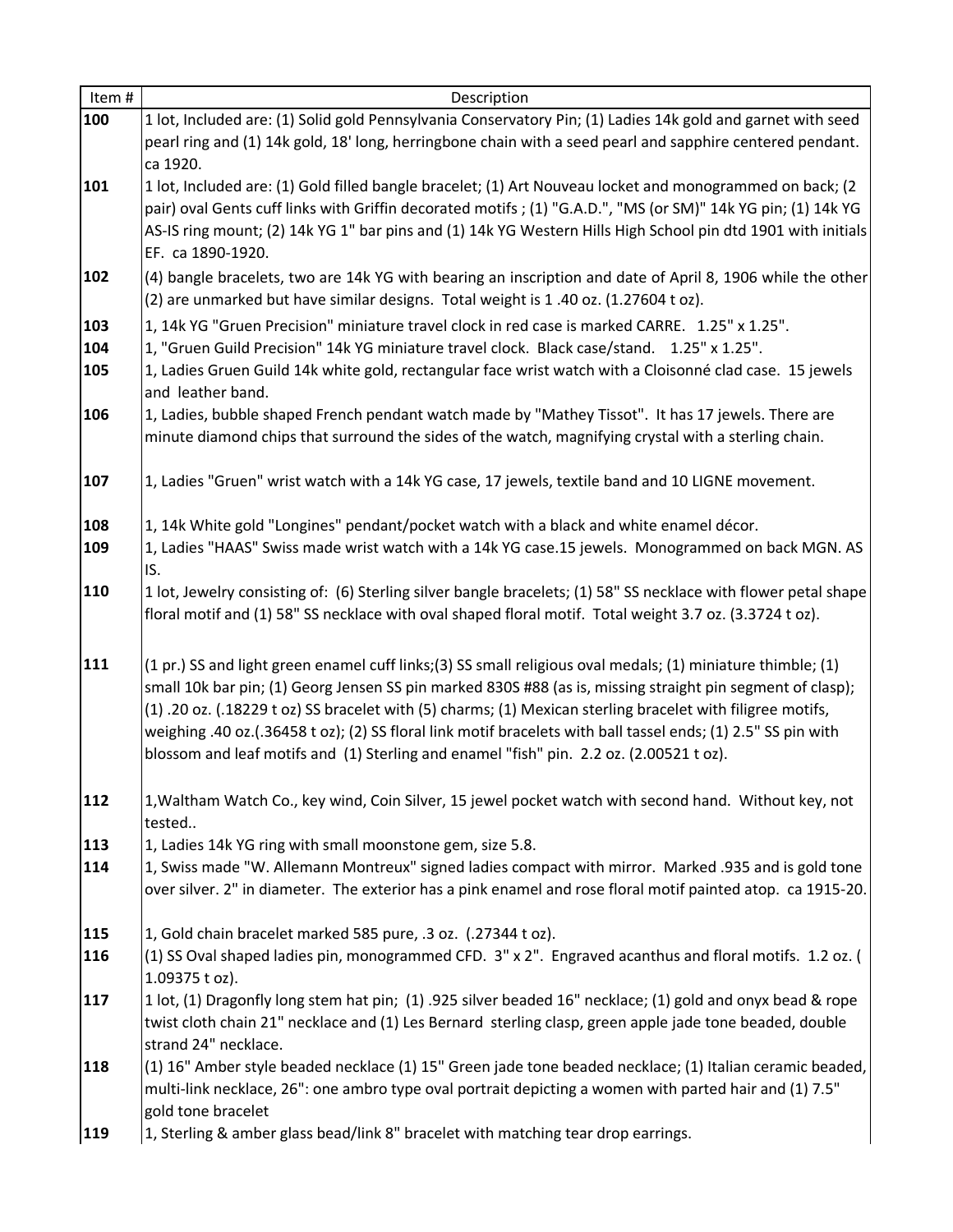| Item# | Description                                                                                                                             |
|-------|-----------------------------------------------------------------------------------------------------------------------------------------|
| 120   | 1, 14k YG 4" sword/pendant tie bar whose handle and sword guard have (5) Rubies totaling .35ct. and                                     |
|       | (10) diamonds totaling .65 ct., all brilliant shape. There is (1) seed pearl at the hilt and tip of the sword.                          |
|       | Weighs .15 oz. (.13672 t oz) (and there is a half sheath at the end.                                                                    |
| 121   | 1, Two piece Art Nouveau ladies Champlevé adorn belt buckle with (5) turquoise round stones on base                                     |
|       | metal also decorated with 15 amethyst various sizes round stones (1 missing). ca 1900. 5" x 3.5".                                       |
|       |                                                                                                                                         |
| 122   | 1 lot, (18) SS bangle bracelets, decorated with various floral and geometric motifs. Some are inscribed.                                |
|       | 4.9 oz. (4.46615 t oz).                                                                                                                 |
| 123   | 1, Wedding Band, 18k YG, by Duhme & Co., inscribed "Olivia P. Gamble from Papa". .3 oz. (.27344 t oz).                                  |
| 124   | 1, Wedding Band, 14k YG, inscribed "Love's Endless Service", fraternal lettering on exterior. .20 oz.                                   |
|       | $(.18229$ t oz).                                                                                                                        |
| 125   | 1, 14k YG ring, serpent shaped head with diamond chip eyes, size 7, .10 oz. (.09115 t oz).                                              |
| 126   | 1, 14k YG chain with a single turquoise tone scarab.                                                                                    |
| 127   | 1, 14k YG 7" bracelet dated 1939 and marked "Adolfo", .20 oz. (.18229 t oz).                                                            |
| 128   | 1, 14k YG pin with a sash across a baseball bat that reads "Cincinnati". A baseball cap has a small diamond                             |
|       | chip as does the end of the bat, 2" long. .10 oz. (.09115 t oz).                                                                        |
| 129   | 1, 1929 Ladies 14k YG Hughes High School ring, size 6, .20 oz. (.18229 t oz).                                                           |
| 130   | 1, SS Art Nouveau style German made muddy blue stone ring.                                                                              |
| 131   | 1, 14k YG angel figure stick pin with green peridot eyes, .10 oz. (.09115 t oz).                                                        |
| 132   | 1, SS brooch with a large purple amethyst oval shaped stone surrounded by seed pearls and centered with                                 |
|       | (1) .10 ct. round diamond (missing one small pearl). 1" long.                                                                           |
| 133   | 2 pcs., (1) 14k YG ring, size 5.5 with an oval shaped, signet, green stone featuring a male bust and (1) tie                            |
| 134   | screw pin with dog face motif.                                                                                                          |
| 135   | 1 Ivory beaded 26" necklace.<br>1, Ladies platinum ring with one outstanding asscher cut (approximately 6.7 carats) center diamond that |
|       | is VS 2 clarity and bears an H-I color. Each side of the ring has (3) round brilliant cut diamonds each                                 |
|       | weighing approximately .03-.04 carats for a total for the six equaling approximately .15 carats. In the                                 |
|       | undercarriage of the center diamond are (8) round single cut diamonds totaling about .16 carats. The side                               |
|       | diamonds and undercarriage diamonds are all clarity grade VS 1-2 and color grade H-I as certified by a GIA                              |
|       | Graduate Gemologist.                                                                                                                    |
| 136   | 1, SS cuff bracelet with green leather center.                                                                                          |
| 137   | 1, Gold plate with abalone telescopic pencil, ca 1890.                                                                                  |
| 138   | 2, 14k White gold and yellow gold 1" bar rectangular shape pins. Each has (1) minute diamond.                                           |
| 139   | 1, 14k White Gold Ladies oval shaped bar pin with 16 small diamonds totaling approx. 1 ct.                                              |
| 140   | 1, 14k YG circular pin adorn with a painted female portrait on porcelain. 1.5" in diameter. ca 1900.                                    |
| 141   | (1) 1.5" Gold narrow bar pin with 4 coral round stones; (1) German made 14k YG and enamel decorated                                     |
|       | lady bug pin; (1) 1.25" Square SS locket monogrammed ELF and (1) monogrammed sterling silver locket.                                    |
|       |                                                                                                                                         |
| 143   | 1 lot, (1) Hand painted portrait brooch depicting a regal ermine & crown clad female on porcelain, ca                                   |
|       | 1890; (1) gold and seed pearl 7.5" bracelet and misc. costume jewelry.                                                                  |
| 144   | 1pr., (1) SS 18" necklace, .3 oz and (1) SS open tooled ring with a 3 carat oval shaped lapis style stone.                              |
|       |                                                                                                                                         |
| 145   | 1, SS chain link bracelet made with U.S and foreign coins; (1) oval shaped SS charm that reads "CSO 1961-                               |
|       | 1962; (1) 7.5" SS twelve square link filigree adorn bracelet and (1) SS "Skis" pin marked 800. Approx                                   |
|       | weight 1.02 oz.                                                                                                                         |
| 146   | 1, 28" White and pink tone coral necklace, graduated size.                                                                              |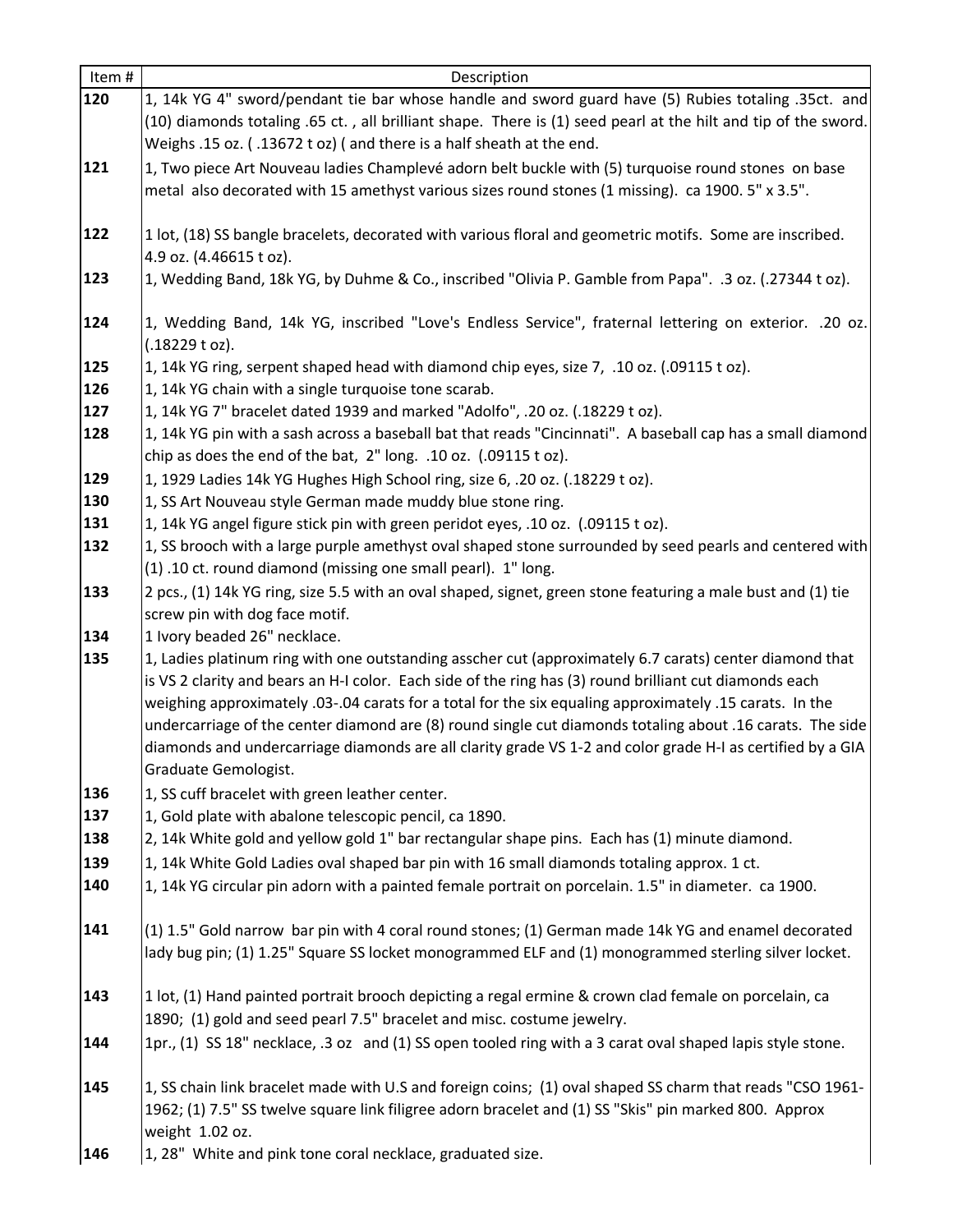| Item# | Description                                                                                                                                         |
|-------|-----------------------------------------------------------------------------------------------------------------------------------------------------|
| 147   | 1 Lot Including: (1) 64" Coral style beaded necklace and (1) 16" Ivory beaded necklace.                                                             |
| 148   | 1 lot, Included are: (1) 50", (1) 22" and (2) 28" SS linked necklaces; (1) 8" bracelet which matches one of                                         |
|       | the 28" necklaces and (1) 1.5" SS oval pin that matches the other 28"" necklace. Total weight 2.3 oz.                                               |
|       | (2.09635 t oz).                                                                                                                                     |
| 148 A | 1 lot, Included are: (1) SS thimble; (1) 14k YG thimble charm; (1) SS and enamel oval pin; (2) rose gold                                            |
|       | garnet bar & oval pins; (1) Enamel 1" bar pin; (2) Art Deco SS 2" and 2.5" pins with lapis and black onyx                                           |
|       | stones; (2) SS heart shaped charms, both monogrammed M.E.; (1) Western WHHS SS pin; (1) cow bell pin                                                |
|       | and (1) SS and glass bead 42" necklace. ca 1900-1930.                                                                                               |
| 149   | 1 lot, Consisting of: (1) SS oval shaped locket dated 1968 with "Hermes" engraved on back and with a 28"                                            |
|       | SS chain; (2) 14k YG clips; (1) 14k one half inch bar pin with a seed pearl; (1) Honest Abe hatchet tie bar                                         |
|       | and (1) Grand Lodge badge.                                                                                                                          |
| 151   | 1 lot, (1) .50 oz. (.45573 t oz) sterling peacock pin marked 925; (1) abalone style link bracelet and (1) 2-                                        |
|       | 4mm pearl bracelet with a 14k YG clasp. 7".                                                                                                         |
| 152   | 1 lot, (1) Taxco SS and abalone pin, 1.75" diameter; (1 pr.) SS pierced style earrings; (1 pr.) light green jade                                    |
|       | style earrings and (1) 34" seed pearl and green glass stone necklace.                                                                               |
| 153   | 1, Platinum case, ladies "Gruen" wrist watch with 16 jewels. Diamond clad on case.                                                                  |
| 154   | (1) SS tiny purse monogrammed CD and 1" x 1.25" (1) SS Mesh purse that is monogrammed EFD and                                                       |
|       | inside frame is engraved Elsie Dieterle, Clifton, Cincinnati, Ohio 1909. Ornately detailed griffin and                                              |
|       | acanthus motifs on purse's clasp. 4" x 4.5". Total weight 3.5 oz. (3.1901 t oz).                                                                    |
| 155   | 1, "Elgin" "O" size, open face, 7 jewel coin silver ladies pocket watch with second hand dial. Needs work.                                          |
|       | As-Is.                                                                                                                                              |
| 156   | 1, Hallmark silver and gold filled wristwatch, 15 jewel.                                                                                            |
| 157   | 1, Ladies "Gruen" wrist watch in a 14k YG case. As Is.                                                                                              |
| 158   | 1, Ladies 14k white gold, 15 jewel wrist watch. Engraved on back EB. As is without stem.                                                            |
| 159   | 1, "Vulcain Cricket" gents wrist watch. As Is. Stainless steel case. Has a Speidel band.                                                            |
| 161   | 1 SS miniature baseball glove and ball charm with (1) SS miniature spoon and (1) "G" clef .30 oz. (.27344 t<br>oz) Tiffany & Co. bookmark, 3" long. |
| 162   | 1 lot, Including: (1 pr.) SS with small diamond chip and pearl screw earrings (one tear drop pearl missing);                                        |
|       | (1) 14k YG bubble lapel pin with a mounted U.S. flag, .375" diameter; (1) SS ring, size 7, with worn peridot                                        |
|       | stone; (5) unmatched 14k YG and SS earrings and (1) carved ivory 1" rose bud pin.                                                                   |
|       |                                                                                                                                                     |
| 163   | (1) Coin silver 19th c. pill/accessory box, .5" x 3 7/16" x 1 5/16" marked A & L L - anchor, p & lion insignia.                                     |
|       | Lid is very ornate.                                                                                                                                 |
| 164   | 1 Set, (2) platinum ring mounts, dated 1938, .10 oz, (.09115 t oz). AS IS.                                                                          |
| 165   | 1, Oval hand painted on porcelain female portrait with sterling frame, ca 1890. Has "29" on back. 2" x                                              |
|       | 1.5"                                                                                                                                                |
| 166   | 1, 14k YG Ladies Cameo ring.                                                                                                                        |
| 167   | 1, 14k YG Ladies ring whose stone is damaged. As Is.                                                                                                |
| 169   | 1, Sterling silver ring with a lapis style synthetic stone.                                                                                         |
| 170   | 15 carat 1, 14k YG Ladies 3.75" stick pin with a white .25" diameter tri-circular mount that has a .15 carat                                        |
|       | diamond.                                                                                                                                            |
| 171   | 1, 14k YG Ladies 2" stick pin with (1) diamond chip and(1) ruby chip and (2) small seed pearls. (Pin is                                             |
|       | bent).                                                                                                                                              |
| 172   | 1, 14k YG Ladies 2.5" stick pin with a princess cut tanzanite stone and (1) minute seed pearl. Art Nouveau                                          |
|       | style.                                                                                                                                              |
| 173   | 1, 14k YG Ladies 2.5" stick pin with an oval jade tone stone.                                                                                       |
| 174   | 1, 14k YG Ladies 2.5" stick pin with a green and gold tone leaf & (1) diamond chip.                                                                 |
| 175   | 2, 14k YG ladies 2.5 " and 2" cameo adorn stick pins.                                                                                               |
| 176   | 1, 14k YG Ladies 2.25" stick pin with an oval shaped tiger eye stone cameo.                                                                         |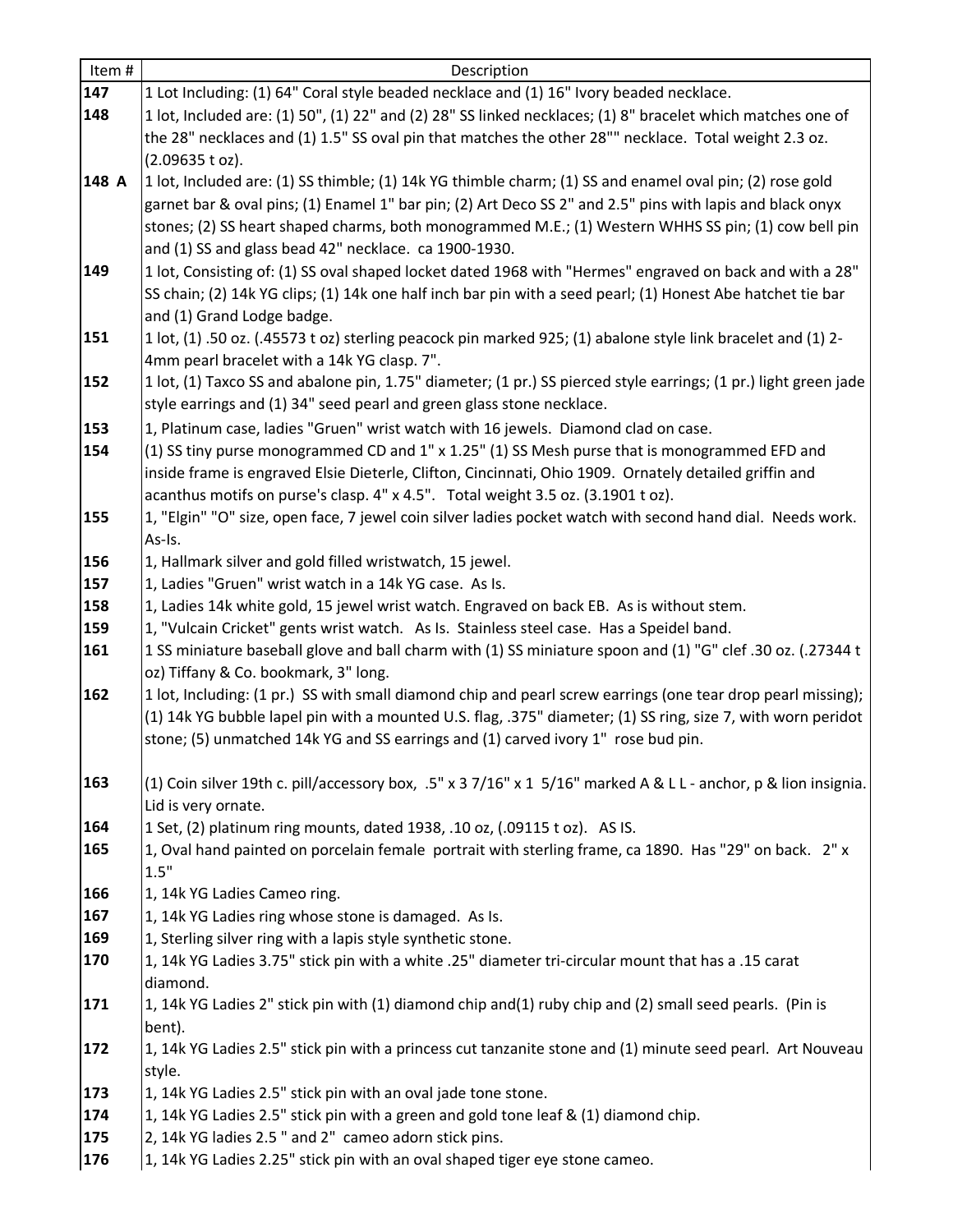| Item# | Description                                                                                                                                                                                                        |
|-------|--------------------------------------------------------------------------------------------------------------------------------------------------------------------------------------------------------------------|
| 177   | 1 lot, (4) ladies hat pins including: (1) 14k YG hand tooled with a crown style orb, 6" long; (1) SS pin with                                                                                                      |
|       | three faux pearls and (2) matching Japanese porcelain hand decorated orb shaped 5.75" hat pins.                                                                                                                    |
|       |                                                                                                                                                                                                                    |
| 178   | 1, 14k YG 18" thin chain with 1 gold plated 1979 "Susan B. Anthony" \$1 coin.                                                                                                                                      |
| 179   | 1, SS Toy Soldier shaped money clip, .90 oz. (.82031 t oz).                                                                                                                                                        |
| 180   | 1 lot, (1) SS 23" necklace with (7) malachite beads; (1) black onyx and silver beaded 7" bracelet and (1) SS                                                                                                       |
|       | 18" necklace marked (925) which has a silver and green floral motif pendant.                                                                                                                                       |
| 181   | 1 lot, Including: (1) 1/20 12k gold filled bracelet with one monogrammed charm; (1)Tri-swirl Krementz                                                                                                              |
|       | pin; (1)SS Georg Jensen style ring with synthetic green stone; (1) ladies SS and turquoise ring depicting a                                                                                                        |
|       | Danish style; (1) 1.5" Owl pin made in Spain and (1) 9" small pearl and enamel bracelet.                                                                                                                           |
|       |                                                                                                                                                                                                                    |
| 182   | 1, Abalone pendant with sterling silver mount and chain necklace.                                                                                                                                                  |
| 184   | 2 necklaces: (1) SS 16" necklace chain with a peacock and leaf motif pendant and (1) SS 18" chain necklace                                                                                                         |
|       | with five jade style teardrop stones.                                                                                                                                                                              |
| 185   | 1, SS 20" necklace with lavender tone semi precious framed stones within filigree mountings.                                                                                                                       |
| 187   | 1, 14k YG three ribbon with 14k gold charms bookmark inscribed Louise & Louis -1963 and Psalm 119                                                                                                                  |
|       | imprinted.                                                                                                                                                                                                         |
| 188   | 1, U.S. 1851 "One Dollar Liberty Head" gold coin with soldered loop                                                                                                                                                |
|       | 2, Partial dental bridge with dental gold.                                                                                                                                                                         |
| 191   | 1, Carved (6-sided) apple jade shoe buckle/brooch. Two female figures are within the motif.                                                                                                                        |
| 194   | 2 pr. Opera/reading glasses, collapsible, hinge activated, ca 1910.                                                                                                                                                |
| 195   | 1, SS cigarette case made by Evans, both sides have reed lined motifs. 4.5" x 3". 4 oz. (3.64583 t oz). ca                                                                                                         |
|       | 1930.                                                                                                                                                                                                              |
| 196   | 1, 1922 James G. Nippert diamond shaped 14K gold EAE fraternity pin with 18 seed pearls.                                                                                                                           |
| 197   | 1, Ladies SS ring with an oval shaped synthetic amber stone. Marked F.pint on inside.                                                                                                                              |
| 198   | 1 lot, Sweater/lapel pins including: (1) 1.5" monogrammed "M" single prop and turbine pin; (1) 1.5"                                                                                                                |
|       | aquamarine style stone; (1) 11/16" 14k YG and seed pearl pin and (4) misc. ladies sweater/lapel pins.                                                                                                              |
|       |                                                                                                                                                                                                                    |
| 199   | 1 lot, Included are: (3) Gents gold filled tux buttons with one matching tie bar; (1) 14k YG 14" rope twist                                                                                                        |
|       | necklace with a small carved coral heart; (1) seed pearl and turquoise infant ring; (2) heart shaped gold<br>tone charms; (2) oval shaped light red and onyx clips and (1) SS and enamel four leaf shamrock charm. |
|       |                                                                                                                                                                                                                    |
| 200   | 1 lot, Included are: (1) "Taxco" SS Art Deco pin, illegibly signed; (1) SS stick pin marked Victoria Taxco -                                                                                                       |
|       | Mexico; (1) 14k YG & pearl duck motif pin; and (1) "Winard" gold plated brooch.                                                                                                                                    |
| 201   | 1, 14k YG fraternal pendant/fob with leather sash monogrammed "G.A.D" on back and Pa. Z. ca 1900.                                                                                                                  |
|       |                                                                                                                                                                                                                    |
| 202   | 1 lot, Including (1) Gold tone Sarcophagus with mummy that is 1" long on 20" 14knYG chain; (1) Child's                                                                                                             |
|       | 18k gold ring with small pearl, size 1.5; (2) 14k YG Ribbon/prop style pins with small synthetic sapphires;                                                                                                        |
|       | (1) 10k Gold bar pin with a turquoise stone; (1 pair) 14k Small matching turquoise tone pins with one seed                                                                                                         |
|       | pearl each; (3) 14k 1" Bar pins; (1) 10k oval 1" pin with painted flower petals and seed pearl center and                                                                                                          |
|       | (1) heart shaped charm. Total lot weighs .60 oz. (.54687 t oz).                                                                                                                                                    |
|       |                                                                                                                                                                                                                    |
| 203   | 1 pr., SS and jadeite double ringed pierced earrings.                                                                                                                                                              |
| 204   | 1, Miriam Haskell costume jewelry brooch adorn in a floral motif with a myriad of colored stones.                                                                                                                  |
|       |                                                                                                                                                                                                                    |
| 205   | 1, 14k YG and enamel thimble, size 12.                                                                                                                                                                             |
| 206   | 1 lot, (1) Alpaca Silver pin, (1 pr.) silver & turquoise bird motif earrings and (1 pr.) SS & turquoise cube                                                                                                       |
|       | earrings.                                                                                                                                                                                                          |